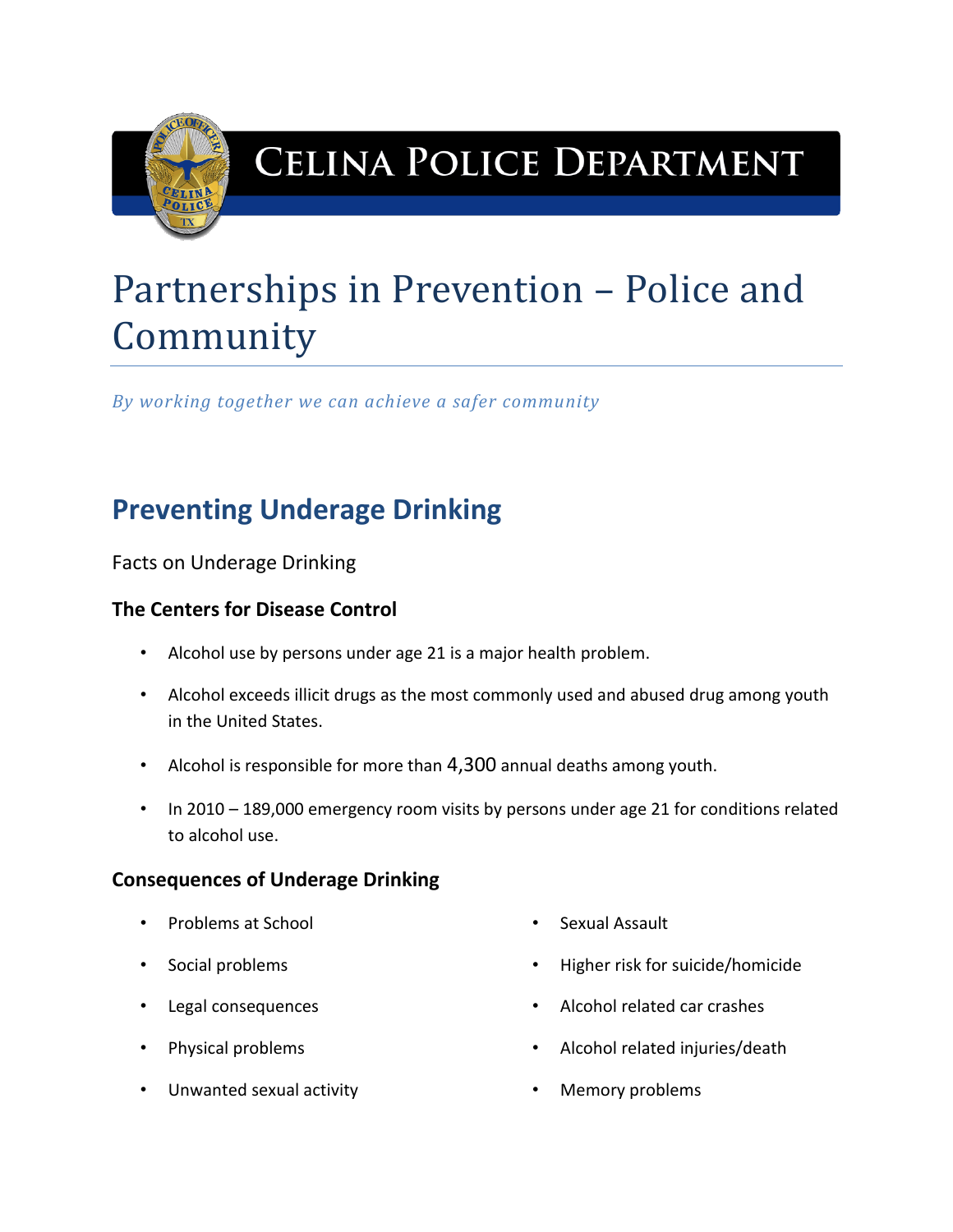• Abuse of other drugs

• Death from alcohol poisoning

• Changes in brain development

For more information please visit:

<http://www.cdc.gov/alcohol/fact-sheets/underage-drinking.htm>

### **Partnerships in Prevention – Police and Community**

#### *By working together we can make a difference*

#### **"Every 18 Minutes"**

In April 2014, the Celina Independent School District partnered with the Celina Police Department and the Celina Fire Department in staging a mock vehicle accident including a scenario of intoxicated driving, injuries, arrest, and death. "Every 18 Minutes" goes deeper than the accident itself, allowing high school students the opportunity to realize the human suffering associated with the consequences of driving under the influence of alcohol, texting and driving, or distracted driving.

The video "Every 18 Minutes" may be viewed at the following link:

<http://www.youtube.com/watch?v=GM1aFDi1qzk>

#### **What parents can do to prevent underage drinking:**

According to the U.S. Department of Health and Human Services (2007) it is important to:

- Talk early and often, in developmentally appropriate ways, with children and teens about your concerns—and theirs—regarding alcohol. Adolescents who know their parents' opinions about youth drinking are more likely to fall in line with their expectations.
- Establish policies early on, and be consistent in setting expectations and enforcing rules. Adolescents do feel that parents should have a say in decisions about drinking, and they maintain this deference to parental authority as long as they perceive the message to be legitimate; consistency is central to legitimacy.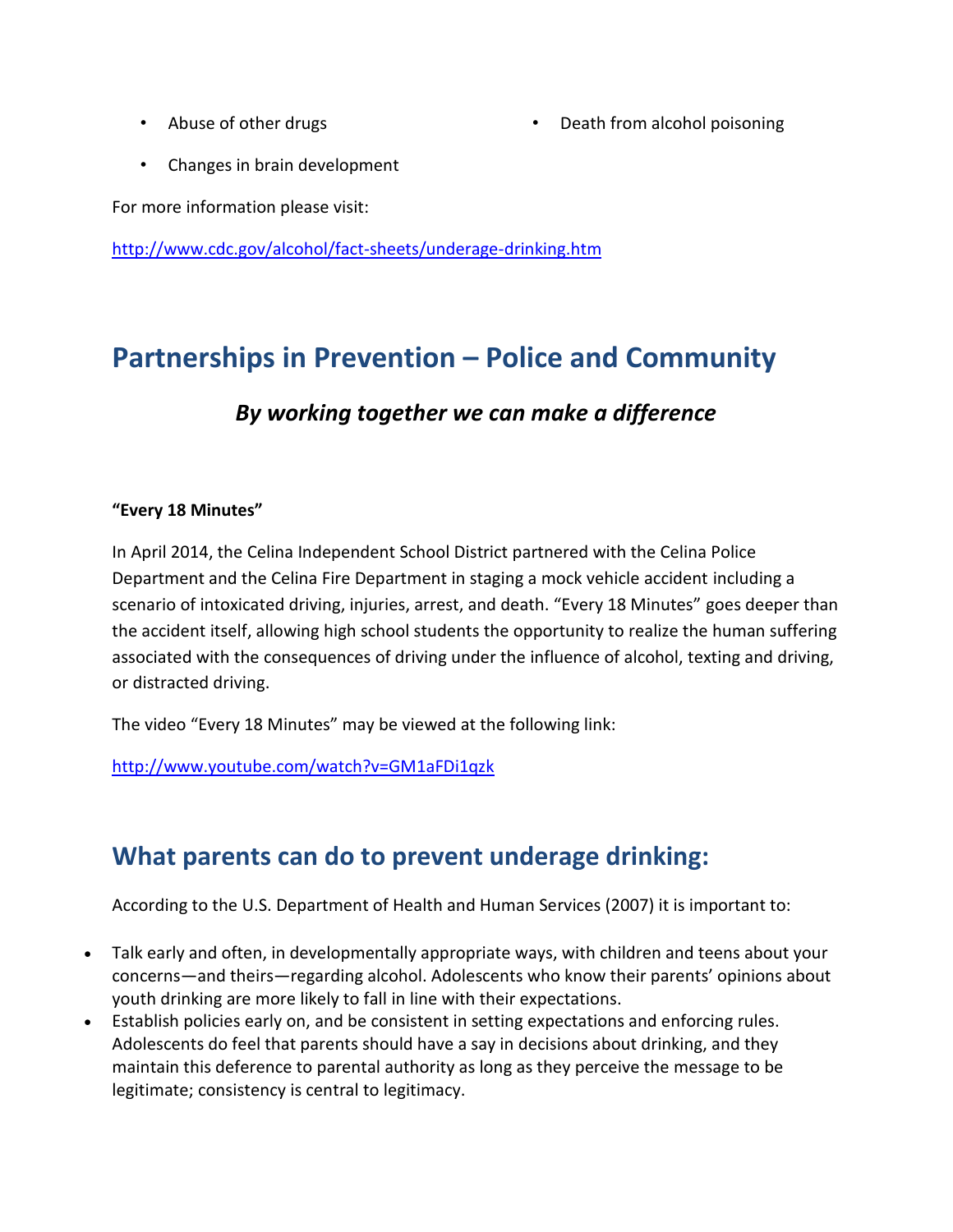- Work with other parents to monitor where kids are gathering and what they are doing. Being involved in the lives of adolescents is key to keeping them safe.
- Work in and with the community to promote dialogue about underage drinking and the creation and implementation of action steps to address it.
- Be aware of your State's laws about providing alcohol to your own children.
- Never provide alcohol to someone else's child.

For more information on what parents can do please visit:

National Institute on Alcohol Abuse and Alcoholism <http://pubs.niaaa.nih.gov/publications/adolescentflyer/adolflyer.htm>

## MADD – Mothers Against Drunk Driving <http://www.madd.org/underage-drinking/>



Download your copy of "Power of Parents"

[http://support.madd.org/docs/madd\\_handbook\\_email.pdf](http://support.madd.org/docs/madd_handbook_email.pdf)

[http://support.madd.org/docs/MADD\\_Handbook\\_Spanish\\_FINAL.pdf](http://support.madd.org/docs/MADD_Handbook_Spanish_FINAL.pdf)